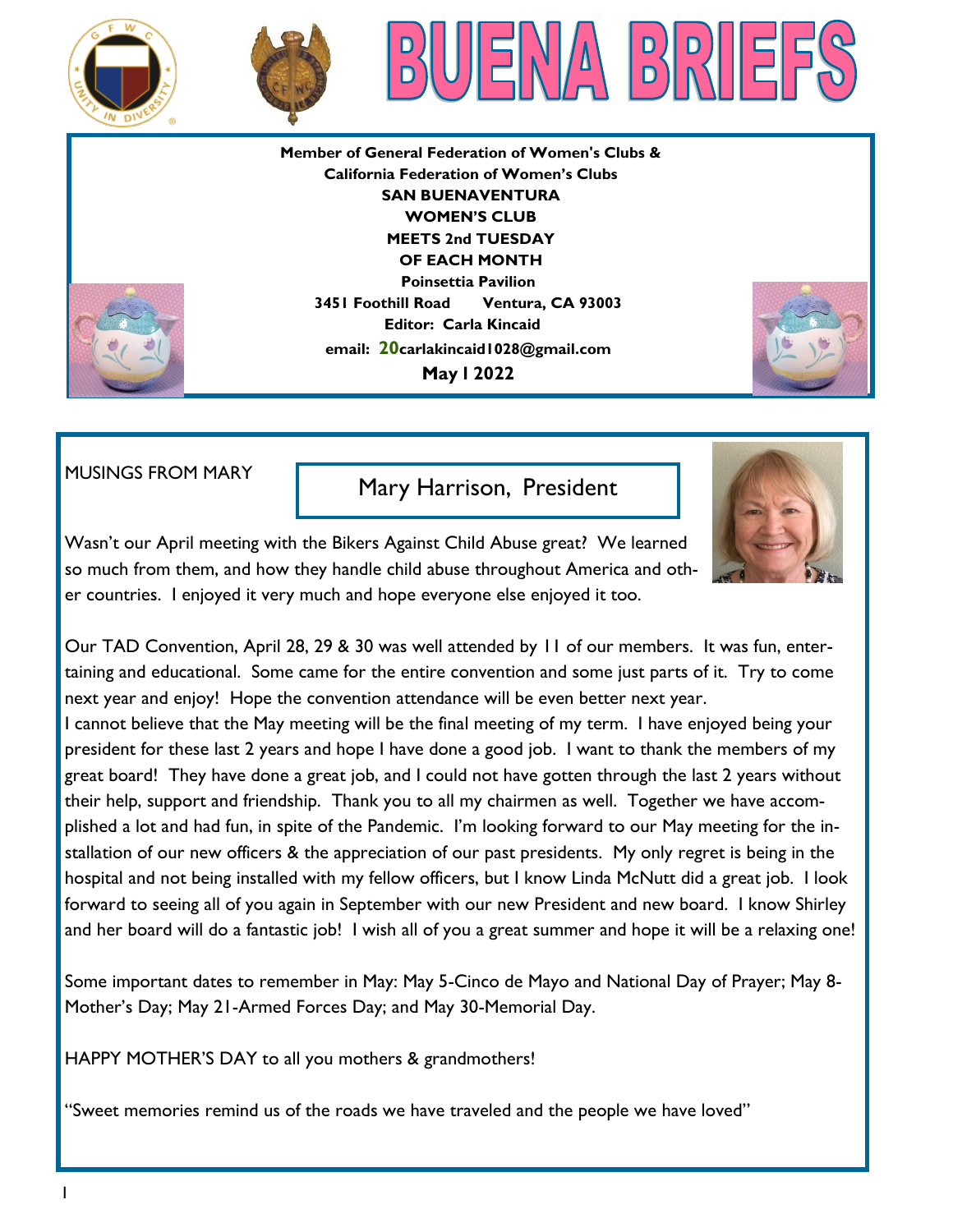Food Items for **Project UNDERSTANDING** Condiments: Mayo, Ketchup, and Mustard Any other nonperishable items may also be donated. Please leave at the table on the left side of entrance



## **Looking for a way to participate at SBWC? Consider one of these volunteer opportunities:**

- Chair or co-chair one of the Community service areas listed in the yearbook such as Community outreach, domestic violence awareness, ESO,
- fundraising, legislation or advocates for children
- Chair a standing committee By-laws, Cheer & Goodwill, Reciprocity Tea and others
- General Chair decorations provide centerpieces for luncheons,
- assist with programs and more
- Also needed publicity chair, club historian.
- Now is the time to update or change any of your contact information that goes into the yearbook. We want to get it right!
- Seeking suggestions for programs for 2022-2023. Know someone you think would be terrific? What would interest you? Let me know!!

We'd love to have you share your creativity & expertise with the club!

Contact me -

Shirley Lorraine, President, 2022-2024 Woman of Many Talents [slgumby@msn.com](mailto:slgumby@msn.com)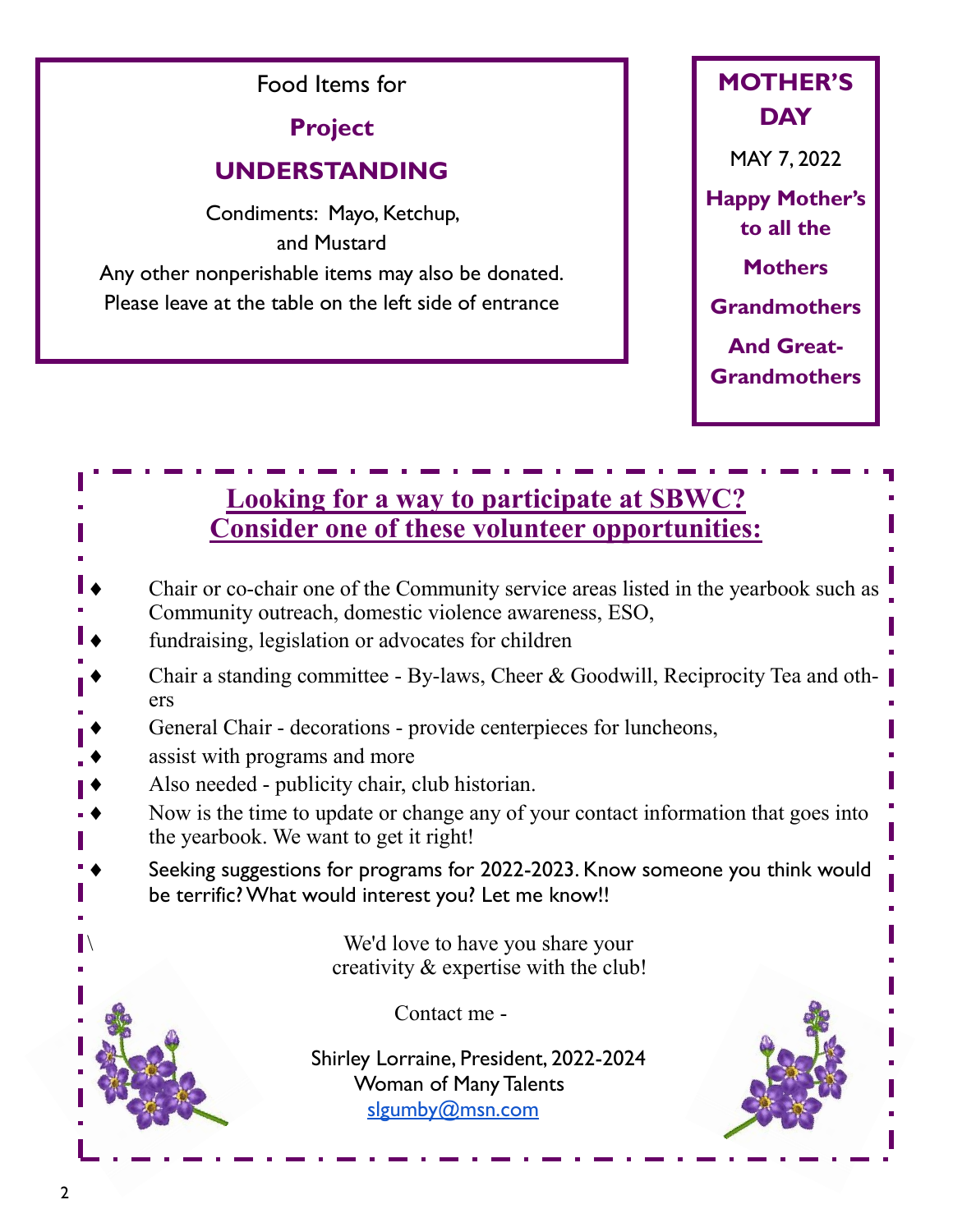

12:00 PM

# **BUNKO**

Dudley House 197 N. Ashwood Avenue, Ventura, CA 93003 June 6 12:30 PM

**Contact** Ariel Cottrell For reservations: 805-650-3089



Please understand that Ariel will do

## **BUNKO HER WAY!**

Ariel doesn't have a computer or cell phone. Make sure Ariel has your correct phone number if you want to play BUNKO. It's how we used to organize events before the computer industry took over our lives.

## BIG THANK YOU, **ANITA HENSLEY.**

You did a great job with the BUNKO section. 2011 is when Anita started with the BUNKO SECTION 11 Years!!!

Please tell her THANK YOU!

Now Ariel Cottell is taking over the reigns for Anita. THANK YOU ARIEL FOR VOLUNTEERING

**HUGS TO ANITA!** Please be sure to tell Anita THANK YOU!

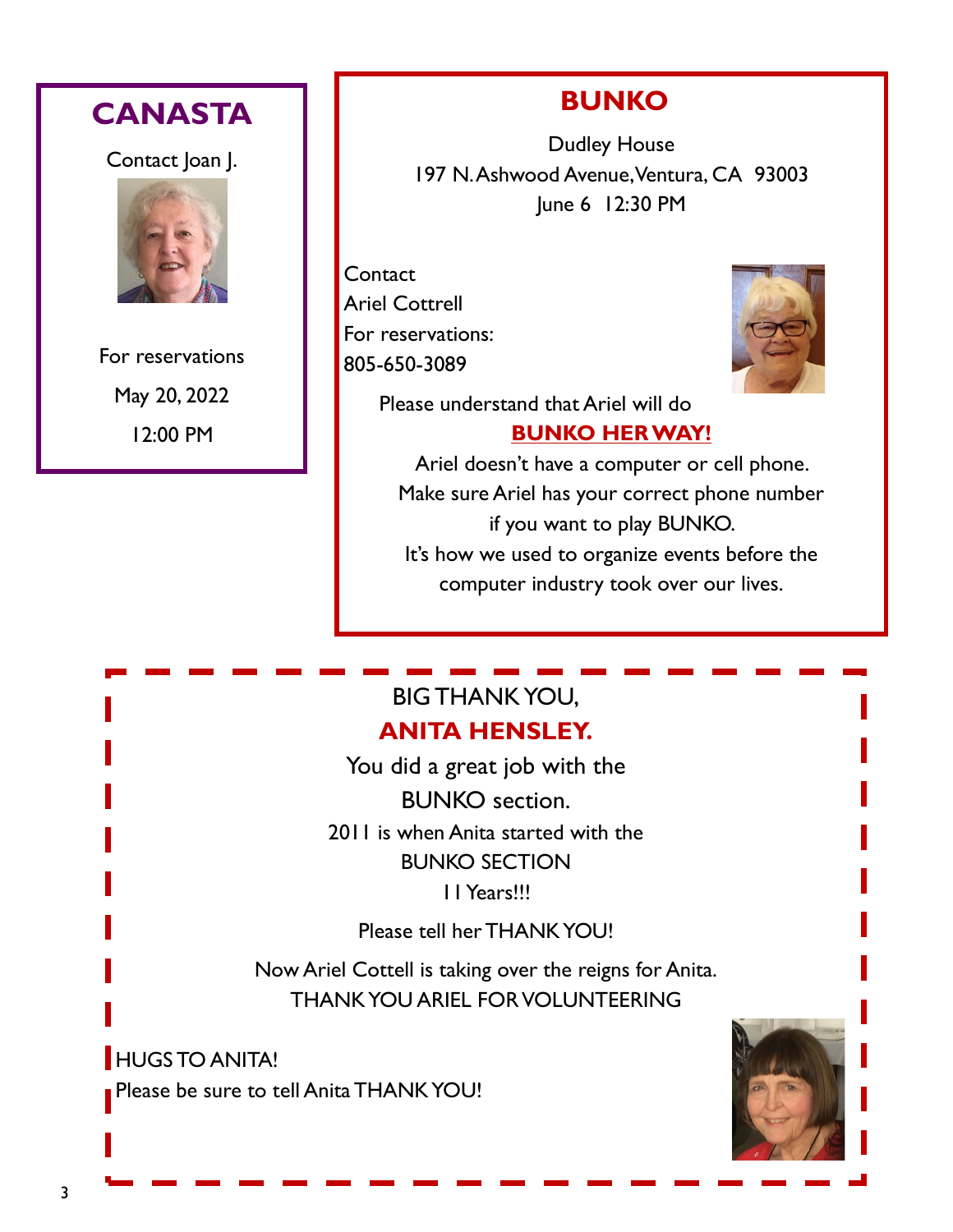

#### **MEETING LOCATION Grace Bible Church**

**936 W. 5th Street**

### **Oxnard**

## **May 13, 2022**

**Color: Wear yellow**

**9:30-11:30 (please arrive early to sign in & remember to sign in with SBWC) Our Shop for Fun Dough Sponsors (Don't forget the secret word)**

Budget Blinds - Brian Hunt (805) 850-7251 / (805) 305-3459 Dapple Destinations - Dana Apple (805) 304-4540 California Superior Mortgage—John Wotawa 805/630-6610 Creative Memories - Rita Trejo (805) 512-1384 Century 21/ Joanne Wotawa - (805) 630-6613 Equity Management - Richard Sulc (805) 208-9563 or Tyler Tran (626) 616-0588 Green Thumb Nursery - Dave Nichols, Ventura - (805) 642-8517 Home Helpers—Leigha Heath 805/795-7621 Marie Callendar Restaurant - Camarillo only (805) 987-5580 Young Living Essential Oils - Lacey Calhoun (310) 467-7183 Open Mortgage - Carlos Camargo (805) 985-2808 or (818) 324-3802 Pampered Chef -Vera Lynn - (805) 760-8412 Rebecca Grosch, Wills and Trusts - (818) 334-9133 State Farm Insurance - Ryan Rummelhoff (805) 553-0355 Thousand Oaks Mattress—805/496-0724